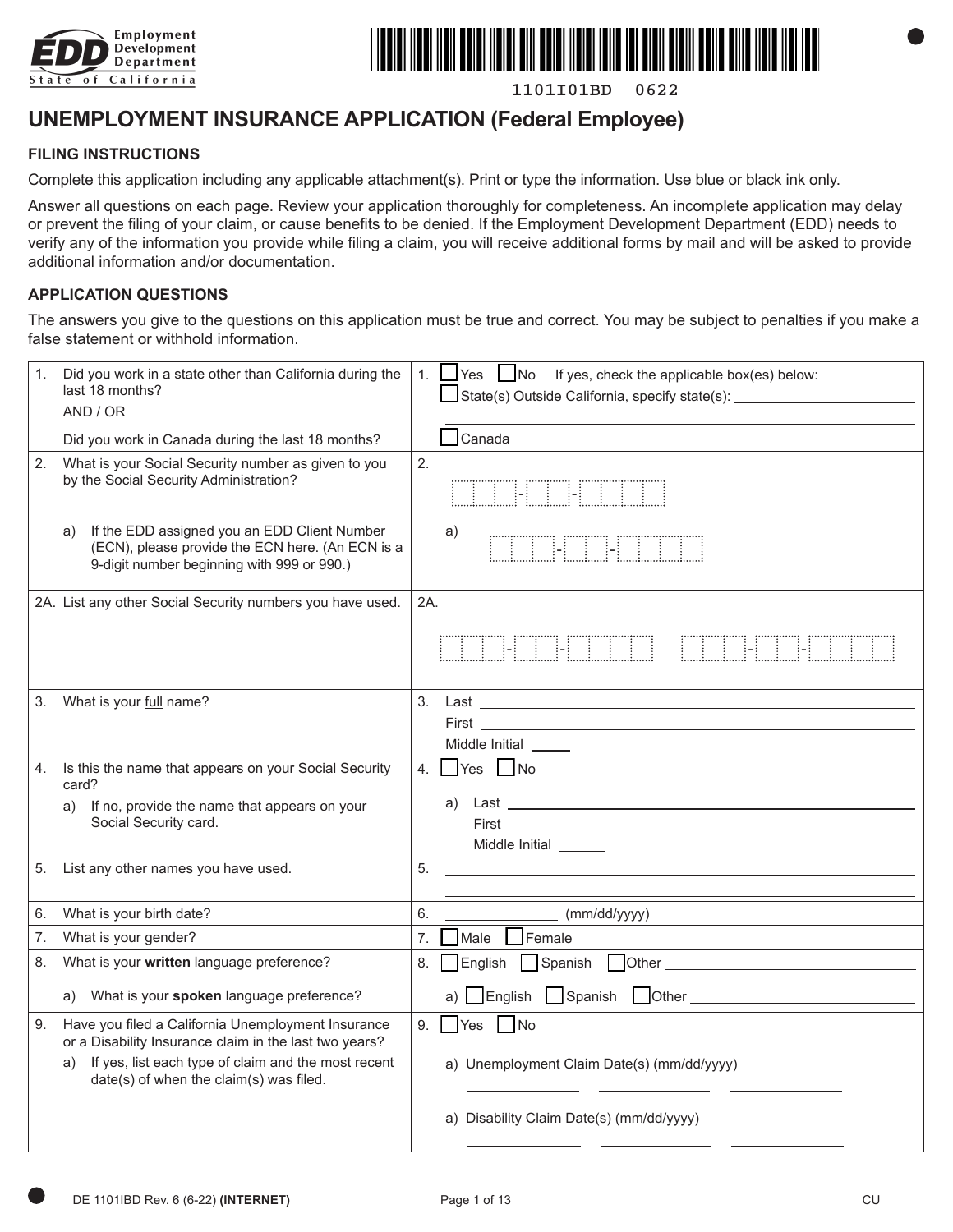

# **UNEMPLOYMENT INSURANCE APPLICATION**

Social Security number:  $\_\_$   $\_\_$  –  $\_\_$  –  $\_$  –  $\_$  –  $\_$  –  $\_$ 

| 10. Do you have a Driver License issued to you by a<br>State/entity?                                                                                                                                                                                                         | $10.$ Yes<br>$\blacksquare$ No                                  |
|------------------------------------------------------------------------------------------------------------------------------------------------------------------------------------------------------------------------------------------------------------------------------|-----------------------------------------------------------------|
| If yes, provide the name of the issuing State/entity<br>a)<br>and your Driver License number.                                                                                                                                                                                | a)                                                              |
| If no, answer questions b-d:                                                                                                                                                                                                                                                 | If no, answer questions b-d:                                    |
| Do you have an Identification Card issued to you<br>b)<br>by a State/entity?                                                                                                                                                                                                 | b) Yes No                                                       |
| If yes, provide the name of the issuing State/entity<br>C)<br>and your Identification Card number.                                                                                                                                                                           | C)<br>Identification Card Number: 2008 2010 2010 2012 2022 2023 |
| How do you look for work and, if you have work,<br>d)<br>how do you get to work?                                                                                                                                                                                             | d)                                                              |
| 11. What is your telephone number?                                                                                                                                                                                                                                           | 11. $  -$                                                       |
| If you are deaf, hard of hearing, or have a speech<br>a)                                                                                                                                                                                                                     | a) TTY (Non-voice) California Relay Service                     |
| disability and use TTY or California Relay to<br>communicate, check the appropriate box.                                                                                                                                                                                     |                                                                 |
| 12. What is your mailing address?                                                                                                                                                                                                                                            |                                                                 |
| (Include your city, State, and ZIP code)                                                                                                                                                                                                                                     |                                                                 |
|                                                                                                                                                                                                                                                                              | State: ________ ZIP Code: __________                            |
| 13. Is your residence address the same as your mailing<br>address?                                                                                                                                                                                                           | 13. Yes No                                                      |
| If no, enter your residence address. (Include your<br>a)                                                                                                                                                                                                                     | a)                                                              |
| city, State, ZIP code and apartment number.)<br>A residence address cannot be a P.O. Box. Please                                                                                                                                                                             |                                                                 |
| provide a street address.                                                                                                                                                                                                                                                    | State: _________ ZIP Code: __________                           |
| 14. If you do not live in California, what is the name of the<br>County in which you live?                                                                                                                                                                                   |                                                                 |
| 15. What race or ethnic group do you identify with? Check one of the following:                                                                                                                                                                                              |                                                                 |
| White                                                                                                                                                                                                                                                                        | $\blacksquare$ Hispanic<br>Black not Hispanic                   |
| Asian                                                                                                                                                                                                                                                                        | American Indian/Alaskan Native<br><b>T</b> Chinese              |
| Cambodian                                                                                                                                                                                                                                                                    | Filipino<br>Other Pacific Islander                              |
| Guamanian                                                                                                                                                                                                                                                                    | Asian Indian<br>Japanese                                        |
| Korean                                                                                                                                                                                                                                                                       | Laotian<br>Samoan                                               |
| Vietnamese                                                                                                                                                                                                                                                                   | Hawaiian<br>choose not to answer                                |
| 16. Do you have a disability? (A disability is a physical or<br>mental impairment that substantially limits one or more<br>life activities, such as caring for oneself, performing<br>manual tasks, walking, seeing, hearing, speaking,<br>breathing, learning, or working.) | 16. $Yes$<br>No<br>  I choose not to answer                     |
| 17. What is the highest grade of school you have completed? Check only one box.                                                                                                                                                                                              |                                                                 |
| Did not complete High School                                                                                                                                                                                                                                                 | High School Diploma or GED<br>Some college or vocational school |
| Associate of Arts                                                                                                                                                                                                                                                            | Bachelor of Arts or Science<br>Masters or Doctorate             |
| 18. Are you a Military Veteran?                                                                                                                                                                                                                                              | 18. $Yes$ No                                                    |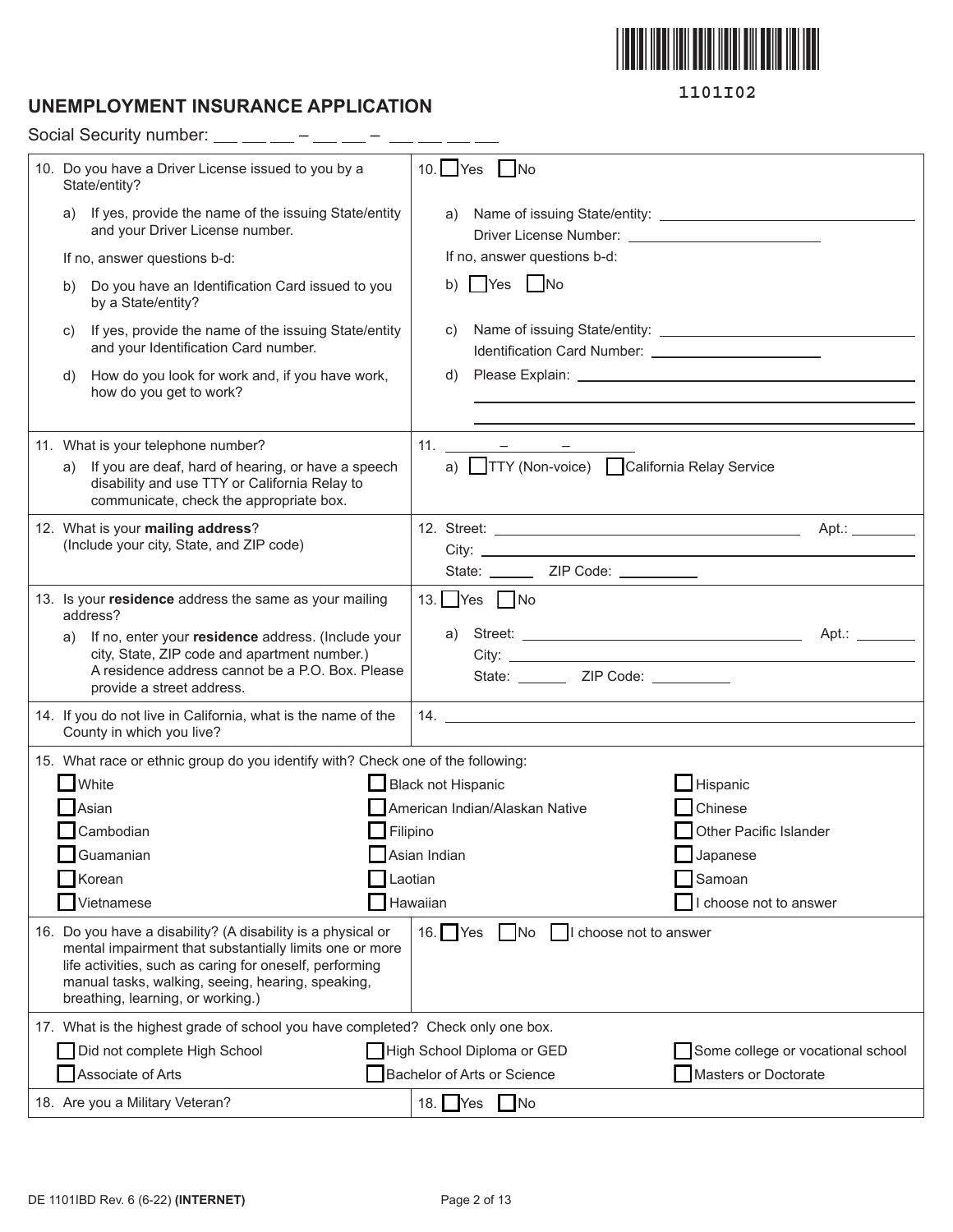

## **UNEMPLOYMENT INSURANCE APPLICATION**

|    | Social Security number: $\frac{1}{1}$ $\frac{1}{1}$ $\frac{1}{1}$ $\frac{1}{1}$ $\frac{1}{1}$ $\frac{1}{1}$ $\frac{1}{1}$ $\frac{1}{1}$ $\frac{1}{1}$ $\frac{1}{1}$ $\frac{1}{1}$ $\frac{1}{1}$ $\frac{1}{1}$ $\frac{1}{1}$ $\frac{1}{1}$ $\frac{1}{1}$ $\frac{1}{1}$ $\frac{1}{1}$ $\frac{1}{1}$ $\frac{1}{1$                                                                                                                                                                                                                                                                                                                                                                                                                                                                                                                                                                                                                                                                                                                                                                                                                                                                                                                                                          |                     |                                            |                                                                                                                                                                                                                                      |
|----|-------------------------------------------------------------------------------------------------------------------------------------------------------------------------------------------------------------------------------------------------------------------------------------------------------------------------------------------------------------------------------------------------------------------------------------------------------------------------------------------------------------------------------------------------------------------------------------------------------------------------------------------------------------------------------------------------------------------------------------------------------------------------------------------------------------------------------------------------------------------------------------------------------------------------------------------------------------------------------------------------------------------------------------------------------------------------------------------------------------------------------------------------------------------------------------------------------------------------------------------------------------------------|---------------------|--------------------------------------------|--------------------------------------------------------------------------------------------------------------------------------------------------------------------------------------------------------------------------------------|
|    | 19. Provide your employment and wages information for the past 18 months. If you worked for a temporary agency, a labor contractor, an<br>agent for actors or actresses, or an employer where wages are reported under a corporate name, your wages may have been reported<br>under that employer name. You may want to refer to your check stub(s) or W-2(s) to obtain the name of your employer.<br>Name and mailing address of all employers you worked for in the last 18 months.<br>a)<br>Period of employment (Dates Worked).<br>b)<br>Total Wages earned for each employer in the last 18 months.<br>$\mathsf{C}$ )<br>How you were paid (specify hourly, weekly, monthly, annually, commission, or at piece rate).<br>d)<br>Specify if you worked full-time or part-time.<br>e)<br>How many hours you worked per week.<br>f)<br>Check the appropriate "Yes/No" box if the employer is (or is not) a school or educational institution or a public or nonprofit employer<br>g)<br>where you performed school-related work.<br>NOTE: It is important that you report the employer name(s) and mailing address(es), period(s) of employment, and wages correctly. Failure to<br>provide complete information will result in your benefits being delayed or denied. |                     |                                            |                                                                                                                                                                                                                                      |
| a) | <b>Employer Name and Mailing Address</b>                                                                                                                                                                                                                                                                                                                                                                                                                                                                                                                                                                                                                                                                                                                                                                                                                                                                                                                                                                                                                                                                                                                                                                                                                                | b) Dates Worked     | c) Total Wages                             | d) How were you paid?                                                                                                                                                                                                                |
|    |                                                                                                                                                                                                                                                                                                                                                                                                                                                                                                                                                                                                                                                                                                                                                                                                                                                                                                                                                                                                                                                                                                                                                                                                                                                                         |                     |                                            | (e.g., weekly, monthly, etc.)?                                                                                                                                                                                                       |
|    |                                                                                                                                                                                                                                                                                                                                                                                                                                                                                                                                                                                                                                                                                                                                                                                                                                                                                                                                                                                                                                                                                                                                                                                                                                                                         |                     |                                            |                                                                                                                                                                                                                                      |
|    | Mailing Address:                                                                                                                                                                                                                                                                                                                                                                                                                                                                                                                                                                                                                                                                                                                                                                                                                                                                                                                                                                                                                                                                                                                                                                                                                                                        |                     |                                            |                                                                                                                                                                                                                                      |
|    |                                                                                                                                                                                                                                                                                                                                                                                                                                                                                                                                                                                                                                                                                                                                                                                                                                                                                                                                                                                                                                                                                                                                                                                                                                                                         |                     |                                            |                                                                                                                                                                                                                                      |
|    | State: ________ ZIP Code: ______                                                                                                                                                                                                                                                                                                                                                                                                                                                                                                                                                                                                                                                                                                                                                                                                                                                                                                                                                                                                                                                                                                                                                                                                                                        |                     |                                            |                                                                                                                                                                                                                                      |
| e) | Did you work full-time or part-time? F/T F/T P/T f) How many hours did you work per week?                                                                                                                                                                                                                                                                                                                                                                                                                                                                                                                                                                                                                                                                                                                                                                                                                                                                                                                                                                                                                                                                                                                                                                               |                     |                                            |                                                                                                                                                                                                                                      |
| g) | Is this employer a school employer or a public or nonprofit employer where you performed school-related work? $\Box$ Yes $\Box$ No                                                                                                                                                                                                                                                                                                                                                                                                                                                                                                                                                                                                                                                                                                                                                                                                                                                                                                                                                                                                                                                                                                                                      |                     |                                            |                                                                                                                                                                                                                                      |
|    |                                                                                                                                                                                                                                                                                                                                                                                                                                                                                                                                                                                                                                                                                                                                                                                                                                                                                                                                                                                                                                                                                                                                                                                                                                                                         |                     |                                            |                                                                                                                                                                                                                                      |
| a) | <b>Employer Name and Mailing Address</b>                                                                                                                                                                                                                                                                                                                                                                                                                                                                                                                                                                                                                                                                                                                                                                                                                                                                                                                                                                                                                                                                                                                                                                                                                                |                     | b) Dates Worked c) Total Wages             | d) How were you paid?                                                                                                                                                                                                                |
|    |                                                                                                                                                                                                                                                                                                                                                                                                                                                                                                                                                                                                                                                                                                                                                                                                                                                                                                                                                                                                                                                                                                                                                                                                                                                                         |                     |                                            | (e.g., weekly, monthly, etc.)?                                                                                                                                                                                                       |
|    | Mailing Address:                                                                                                                                                                                                                                                                                                                                                                                                                                                                                                                                                                                                                                                                                                                                                                                                                                                                                                                                                                                                                                                                                                                                                                                                                                                        |                     |                                            | <u> The Common State Common</u>                                                                                                                                                                                                      |
|    |                                                                                                                                                                                                                                                                                                                                                                                                                                                                                                                                                                                                                                                                                                                                                                                                                                                                                                                                                                                                                                                                                                                                                                                                                                                                         |                     |                                            |                                                                                                                                                                                                                                      |
|    |                                                                                                                                                                                                                                                                                                                                                                                                                                                                                                                                                                                                                                                                                                                                                                                                                                                                                                                                                                                                                                                                                                                                                                                                                                                                         |                     |                                            |                                                                                                                                                                                                                                      |
|    | State: ________ ZIP Code: ______                                                                                                                                                                                                                                                                                                                                                                                                                                                                                                                                                                                                                                                                                                                                                                                                                                                                                                                                                                                                                                                                                                                                                                                                                                        |                     |                                            |                                                                                                                                                                                                                                      |
| e) | Did you work full-time or part-time? $\Box$ F/T $\Box$ P/T                                                                                                                                                                                                                                                                                                                                                                                                                                                                                                                                                                                                                                                                                                                                                                                                                                                                                                                                                                                                                                                                                                                                                                                                              |                     | f) How many hours did you work per week?   |                                                                                                                                                                                                                                      |
| g) | Is this employer a school employer or a public or nonprofit employer where you performed school-related work? TYes TNo                                                                                                                                                                                                                                                                                                                                                                                                                                                                                                                                                                                                                                                                                                                                                                                                                                                                                                                                                                                                                                                                                                                                                  |                     |                                            |                                                                                                                                                                                                                                      |
|    |                                                                                                                                                                                                                                                                                                                                                                                                                                                                                                                                                                                                                                                                                                                                                                                                                                                                                                                                                                                                                                                                                                                                                                                                                                                                         |                     |                                            |                                                                                                                                                                                                                                      |
| a) | <b>Employer Name and Mailing Address</b>                                                                                                                                                                                                                                                                                                                                                                                                                                                                                                                                                                                                                                                                                                                                                                                                                                                                                                                                                                                                                                                                                                                                                                                                                                | b) Dates Worked     | c) Total Wages                             | d) How were you paid?<br>(e.g., weekly, monthly, etc.)?                                                                                                                                                                              |
|    | Name:                                                                                                                                                                                                                                                                                                                                                                                                                                                                                                                                                                                                                                                                                                                                                                                                                                                                                                                                                                                                                                                                                                                                                                                                                                                                   | From: $\_\_$        | $\frac{1}{2}$                              |                                                                                                                                                                                                                                      |
|    | Mailing Address:                                                                                                                                                                                                                                                                                                                                                                                                                                                                                                                                                                                                                                                                                                                                                                                                                                                                                                                                                                                                                                                                                                                                                                                                                                                        | To: $\qquad \qquad$ |                                            |                                                                                                                                                                                                                                      |
|    |                                                                                                                                                                                                                                                                                                                                                                                                                                                                                                                                                                                                                                                                                                                                                                                                                                                                                                                                                                                                                                                                                                                                                                                                                                                                         |                     |                                            |                                                                                                                                                                                                                                      |
|    |                                                                                                                                                                                                                                                                                                                                                                                                                                                                                                                                                                                                                                                                                                                                                                                                                                                                                                                                                                                                                                                                                                                                                                                                                                                                         |                     |                                            |                                                                                                                                                                                                                                      |
|    | State: ________ ZIP Code: ______                                                                                                                                                                                                                                                                                                                                                                                                                                                                                                                                                                                                                                                                                                                                                                                                                                                                                                                                                                                                                                                                                                                                                                                                                                        |                     |                                            |                                                                                                                                                                                                                                      |
| e) | Did you work full-time or part-time? $\Box$ F/T $\Box$ P/T<br>Is this employer a school employer or a public or nonprofit employer where you performed school-related work? $\Box$ Yes $\Box$ No                                                                                                                                                                                                                                                                                                                                                                                                                                                                                                                                                                                                                                                                                                                                                                                                                                                                                                                                                                                                                                                                        |                     | f) How many hours did you work per week? _ |                                                                                                                                                                                                                                      |
| g) |                                                                                                                                                                                                                                                                                                                                                                                                                                                                                                                                                                                                                                                                                                                                                                                                                                                                                                                                                                                                                                                                                                                                                                                                                                                                         |                     |                                            |                                                                                                                                                                                                                                      |
| a) | <b>Employer Name and Mailing Address</b>                                                                                                                                                                                                                                                                                                                                                                                                                                                                                                                                                                                                                                                                                                                                                                                                                                                                                                                                                                                                                                                                                                                                                                                                                                | b) Dates Worked     | c) Total Wages                             | d) How were you paid?                                                                                                                                                                                                                |
|    |                                                                                                                                                                                                                                                                                                                                                                                                                                                                                                                                                                                                                                                                                                                                                                                                                                                                                                                                                                                                                                                                                                                                                                                                                                                                         |                     |                                            | (e.g., weekly, monthly, etc.)?                                                                                                                                                                                                       |
|    |                                                                                                                                                                                                                                                                                                                                                                                                                                                                                                                                                                                                                                                                                                                                                                                                                                                                                                                                                                                                                                                                                                                                                                                                                                                                         |                     |                                            | <u> 1989 - Johann Harry Harry Harry Harry Harry Harry Harry Harry Harry Harry Harry Harry Harry Harry Harry Harry Harry Harry Harry Harry Harry Harry Harry Harry Harry Harry Harry Harry Harry Harry Harry Harry Harry Harry Ha</u> |
|    | Mailing Address:                                                                                                                                                                                                                                                                                                                                                                                                                                                                                                                                                                                                                                                                                                                                                                                                                                                                                                                                                                                                                                                                                                                                                                                                                                                        | $\overline{10}$ :   |                                            |                                                                                                                                                                                                                                      |
|    |                                                                                                                                                                                                                                                                                                                                                                                                                                                                                                                                                                                                                                                                                                                                                                                                                                                                                                                                                                                                                                                                                                                                                                                                                                                                         |                     |                                            |                                                                                                                                                                                                                                      |
|    | State: _______ ZIP Code: __________                                                                                                                                                                                                                                                                                                                                                                                                                                                                                                                                                                                                                                                                                                                                                                                                                                                                                                                                                                                                                                                                                                                                                                                                                                     |                     |                                            |                                                                                                                                                                                                                                      |
| e) | Did you work full-time or part-time? $\Box$ F/T $\Box$ P/T                                                                                                                                                                                                                                                                                                                                                                                                                                                                                                                                                                                                                                                                                                                                                                                                                                                                                                                                                                                                                                                                                                                                                                                                              |                     | f) How many hours did you work per week?   |                                                                                                                                                                                                                                      |
| g) | Is this employer a school employer or a public or nonprofit employer where you performed school-related work? $\Box$ Yes $\Box$ No                                                                                                                                                                                                                                                                                                                                                                                                                                                                                                                                                                                                                                                                                                                                                                                                                                                                                                                                                                                                                                                                                                                                      |                     |                                            |                                                                                                                                                                                                                                      |
|    | If yes, provide phone number: $\frac{\qquad \qquad - \qquad \qquad - \qquad \qquad - \qquad \qquad }{\qquad \qquad - \qquad \qquad - \qquad \qquad - \qquad \qquad }$                                                                                                                                                                                                                                                                                                                                                                                                                                                                                                                                                                                                                                                                                                                                                                                                                                                                                                                                                                                                                                                                                                   |                     |                                            |                                                                                                                                                                                                                                      |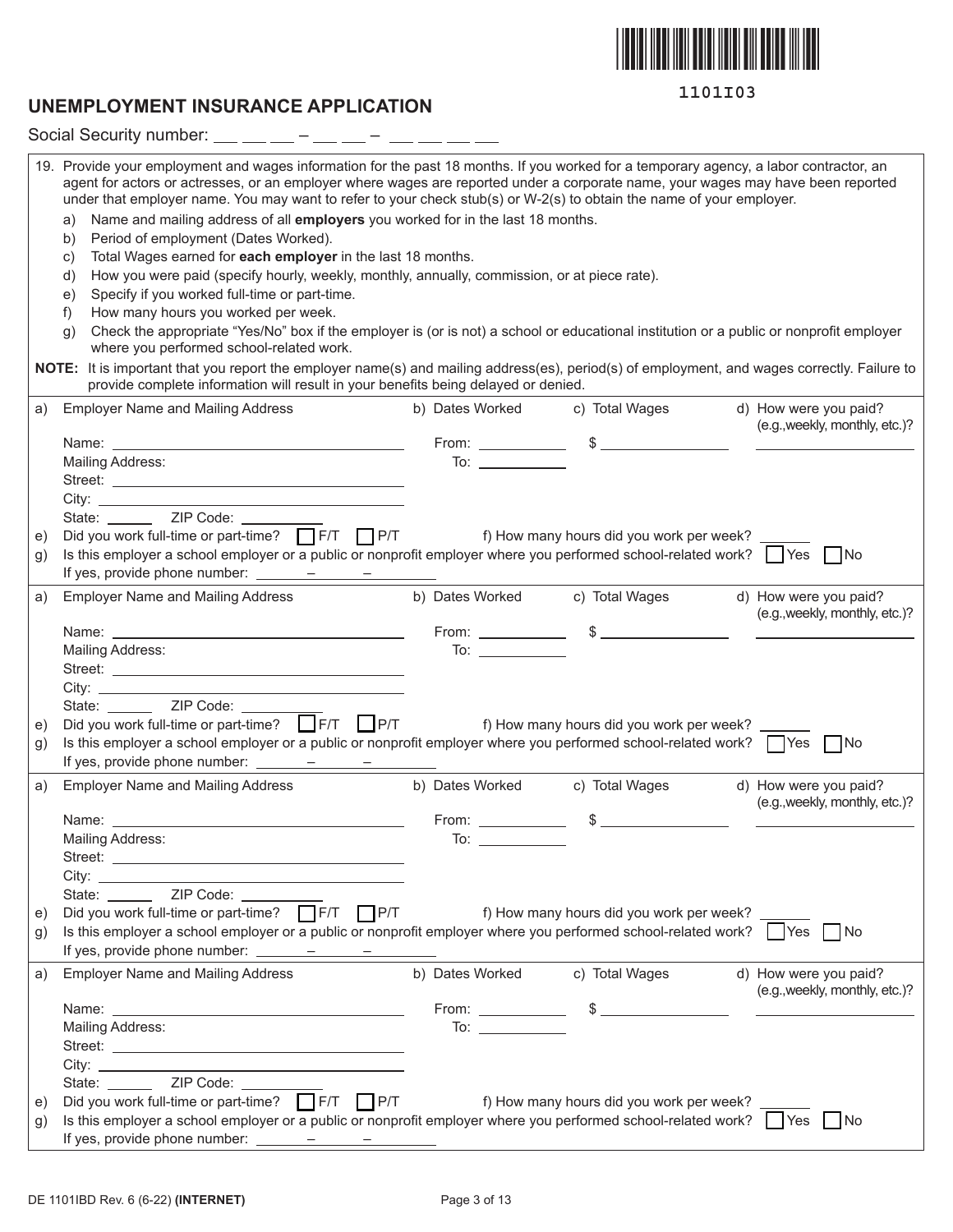

## **UNEMPLOYMENT INSURANCE APPLICATION**

**1101I04**

Social Security number:  $\_\_$   $\_\_$  –  $\_\_$  –  $\_$  –  $\_$  –  $\_$  –  $\_$ 

|    | 19. Continued                                                                                                                      |                               |                                                                                                                       |                                                                                   |
|----|------------------------------------------------------------------------------------------------------------------------------------|-------------------------------|-----------------------------------------------------------------------------------------------------------------------|-----------------------------------------------------------------------------------|
| a) | <b>Employer Name and Mailing Address</b>                                                                                           | b) Dates Worked               | c) Total Wages                                                                                                        | d) How were you paid?                                                             |
|    |                                                                                                                                    |                               | From: $\qquad \qquad$ \$ $\qquad \qquad$                                                                              | (e.g., weekly, monthly, etc.)?                                                    |
|    | Mailing Address:                                                                                                                   |                               |                                                                                                                       |                                                                                   |
|    |                                                                                                                                    |                               |                                                                                                                       |                                                                                   |
|    |                                                                                                                                    |                               |                                                                                                                       |                                                                                   |
|    |                                                                                                                                    |                               |                                                                                                                       |                                                                                   |
| e) | Did you work full-time or part-time? FIT FIT PIT f) How many hours did you work per week?                                          |                               |                                                                                                                       |                                                                                   |
| g) | Is this employer a school employer or a public or nonprofit employer where you performed school-related work? $\Box$ Yes $\Box$ No |                               |                                                                                                                       |                                                                                   |
|    |                                                                                                                                    |                               |                                                                                                                       |                                                                                   |
| a) | <b>Employer Name and Mailing Address</b>                                                                                           |                               | b) Dates Worked c) Total Wages                                                                                        | d) How were you paid?<br>(e.g., weekly, monthly, etc.)?                           |
|    |                                                                                                                                    |                               | From: $\qquad \qquad$ \$ $\qquad \qquad$                                                                              |                                                                                   |
|    | Mailing Address:                                                                                                                   |                               |                                                                                                                       |                                                                                   |
|    |                                                                                                                                    |                               |                                                                                                                       |                                                                                   |
|    |                                                                                                                                    |                               |                                                                                                                       |                                                                                   |
|    | State: <u>ZIP Code:</u>                                                                                                            |                               |                                                                                                                       |                                                                                   |
| e) | Did you work full-time or part-time? FIT FIT PIT 6. The f) How many hours did you work per week?                                   |                               |                                                                                                                       |                                                                                   |
| g) | Is this employer a school employer or a public or nonprofit employer where you performed school-related work? $\Box$ Yes $\Box$ No |                               |                                                                                                                       |                                                                                   |
|    |                                                                                                                                    |                               |                                                                                                                       |                                                                                   |
|    | 20. During the past 18 months did you work for any other                                                                           | $20$ Yes $\Box$ No            |                                                                                                                       |                                                                                   |
|    | employers not listed in question 19?                                                                                               |                               |                                                                                                                       | If yes, list the employer information for questions 19 a-g on a separate sheet of |
|    |                                                                                                                                    |                               | paper. Attach the additional sheet of paper to this application.                                                      |                                                                                   |
|    | 21. If the EDD finds that you do not have sufficient wages                                                                         | 21 $Yes$ No                   |                                                                                                                       |                                                                                   |
|    | in the Standard Base Period to establish a valid claim,<br>do you want to attempt to establish a claim using the                   |                               |                                                                                                                       |                                                                                   |
|    | Alternate Base Period?                                                                                                             |                               |                                                                                                                       |                                                                                   |
|    | For additional information about the Standard Base                                                                                 |                               |                                                                                                                       |                                                                                   |
|    | Period and the Alternate Base Period, visit the EDD<br>website www.edd.ca.gov.                                                     |                               |                                                                                                                       |                                                                                   |
|    |                                                                                                                                    |                               |                                                                                                                       |                                                                                   |
|    | 22. During the past 18 months, which employer did you<br>work for the longest?                                                     |                               |                                                                                                                       |                                                                                   |
|    | What type of business was operated by the<br>a)                                                                                    | a) Type of business:          |                                                                                                                       |                                                                                   |
|    | employer? (Please be specific. For example,                                                                                        |                               |                                                                                                                       |                                                                                   |
|    | restaurant, dry cleaning, construction, book store.)                                                                               |                               |                                                                                                                       |                                                                                   |
|    | How long did you work for that employer?<br>b)                                                                                     |                               | b) Years: $\_\_\_\_\_\_\$ Months: $\_\_\_\_\_\_\_\_\_\$                                                               |                                                                                   |
|    | What type of work did you do for that employer?<br>C)                                                                              | C)                            | <u> 1989 - Johann Harry Harry Harry Harry Harry Harry Harry Harry Harry Harry Harry Harry Harry Harry Harry Harry</u> |                                                                                   |
|    | 23. What is your usual occupation?                                                                                                 | 23.                           |                                                                                                                       |                                                                                   |
|    | 24. Is your usual work seasonal?                                                                                                   | 24. $\Box$ Yes $\Box$ No      |                                                                                                                       |                                                                                   |
|    | If yes, answer questions a-c:                                                                                                      | If yes, answer questions a-c: |                                                                                                                       |                                                                                   |
|    | When does the season usually begin?<br>a)                                                                                          | a)                            | $\begin{array}{c}\n\text{mm/dd/yyyy}\n\end{array}$                                                                    |                                                                                   |
|    | When does the season usually end?<br>b)                                                                                            | b)                            | (mm/dd/yyyy)                                                                                                          |                                                                                   |
|    | What other work-related skills do you have?<br>C)                                                                                  | C)                            | <u> 1989 - Johann Barn, mars an t-Amerikaansk kommunister (</u>                                                       |                                                                                   |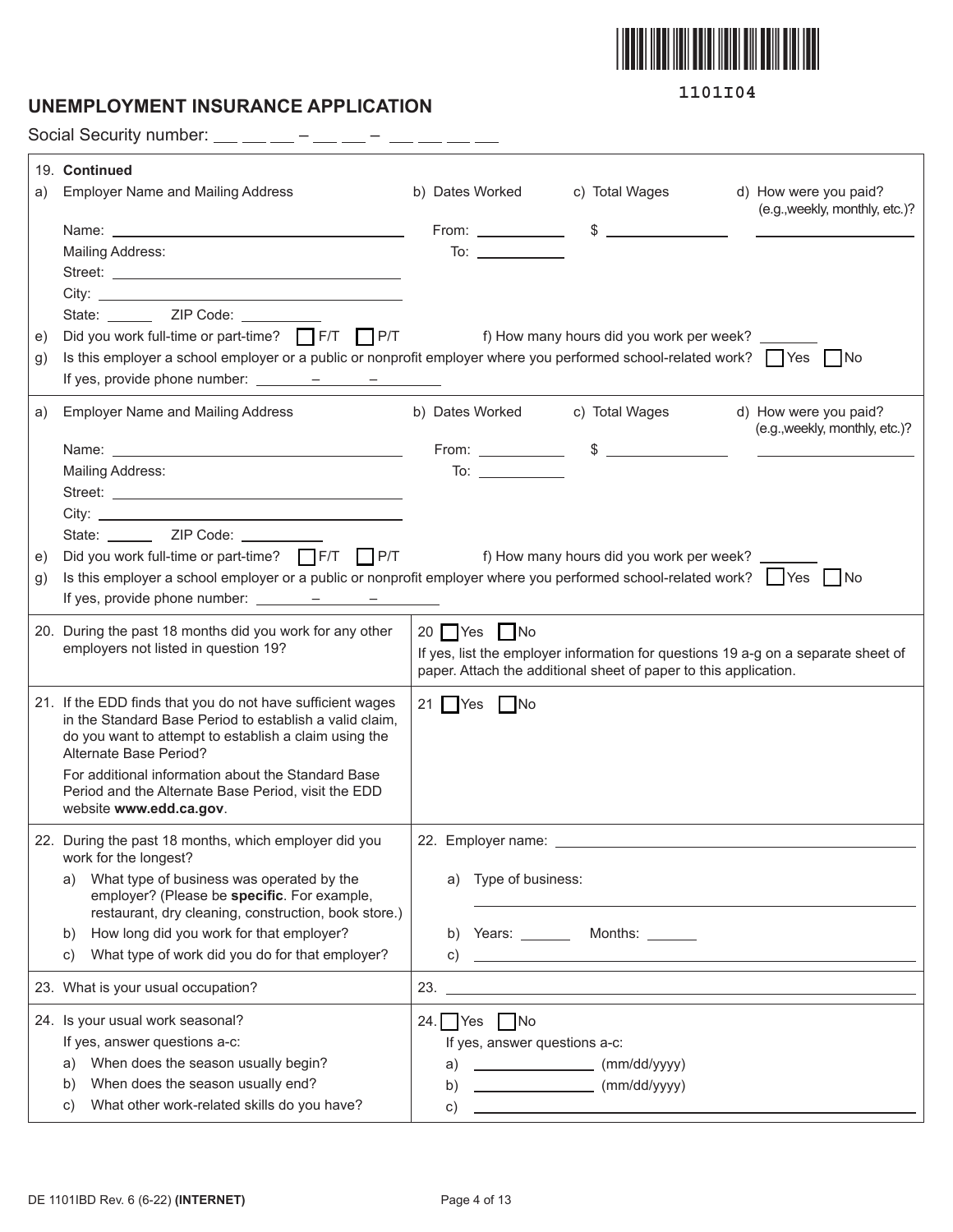

#### **UNEMPLOYMENT INSURANCE APPLICATION**

Social Security number:  $\frac{1}{1}$  =  $\frac{1}{1}$  =  $\frac{1}{1}$  =  $\frac{1}{1}$  =  $\frac{1}{1-\alpha} \frac{1}{1-\alpha} \frac{1}{1-\alpha} \frac{1}{1-\alpha} \frac{1}{1-\alpha} \frac{1}{1-\alpha} \frac{1}{1-\alpha} \frac{1}{1-\alpha} \frac{1}{1-\alpha} \frac{1}{1-\alpha} \frac{1}{1-\alpha} \frac{1}{1-\alpha} \frac{1}{1-\alpha} \frac{1}{1-\alpha} \frac{1}{1-\alpha} \frac{1}{1-\alpha} \frac{1}{1-\alpha} \frac{1}{1-\alpha} \frac{1}{1-\alpha} \frac{1}{1-\alpha} \frac{1}{1-\alpha} \frac{1}{1-\alpha} \frac{1}{1-\alpha} \frac{1}{1-\alpha} \frac{1$ 

Please provide information about your **very last employer**. This is the employer you last worked for regardless of the length of time you worked at that job, the type of work you did for that employer, or whether or not you have been paid.

If you worked for a temporary agency, a labor contractor, an agent for actors or actresses, or an employer where wages are reported under a corporate name, your wages may have been reported under that employer name. If you worked for In-Home Supportive Services (IHSS), the welfare recipient for whom you provided the in-home supportive service is your employer, not the county. You may want to refer to your check stub(s) or W-2(s) to obtain the name of your employer.

**Reminder:** To file a claim, individuals must be out of work or working less than full time. You must provide information about the last employer you worked for as an employee. Do not include self-employment unless you have elective coverage.

|                                                              | 25. What is the last date you actually worked for your very<br>last employer?                                                                                                                                                                                                                                                                                                                                                                                                                                                                                                                                                                                                                                                                                                                               | 25. |                  | $\frac{1}{2}$ (mm/dd/yyyy)                                                                                                                                                                                                     |
|--------------------------------------------------------------|-------------------------------------------------------------------------------------------------------------------------------------------------------------------------------------------------------------------------------------------------------------------------------------------------------------------------------------------------------------------------------------------------------------------------------------------------------------------------------------------------------------------------------------------------------------------------------------------------------------------------------------------------------------------------------------------------------------------------------------------------------------------------------------------------------------|-----|------------------|--------------------------------------------------------------------------------------------------------------------------------------------------------------------------------------------------------------------------------|
| a)                                                           | What are your gross wages for your last week of<br>work? For Unemployment Insurance purposes, a<br>week begins on Sunday and ends the following<br>Saturday.                                                                                                                                                                                                                                                                                                                                                                                                                                                                                                                                                                                                                                                |     |                  | a) $\frac{1}{2}$                                                                                                                                                                                                               |
| b)                                                           | What is the complete name of your very last<br>employer?                                                                                                                                                                                                                                                                                                                                                                                                                                                                                                                                                                                                                                                                                                                                                    |     | b)               |                                                                                                                                                                                                                                |
| C)                                                           | What is the mailing address of your very last<br>employer?                                                                                                                                                                                                                                                                                                                                                                                                                                                                                                                                                                                                                                                                                                                                                  |     | C)               | Mailing address:<br>State: ______ ZIP Code: _________                                                                                                                                                                          |
| d)                                                           | Is the physical address of your very last employer<br>the same as their mailing address? (A physical<br>address cannot be a P.O. Box. Please provide a<br>street address.)                                                                                                                                                                                                                                                                                                                                                                                                                                                                                                                                                                                                                                  |     | d)               | $\Box$ Yes $\Box$ No                                                                                                                                                                                                           |
|                                                              | If no, what is the physical address of your very<br>last employer?                                                                                                                                                                                                                                                                                                                                                                                                                                                                                                                                                                                                                                                                                                                                          |     |                  | Physical address:<br>State: ______ ZIP Code: _________                                                                                                                                                                         |
| e)                                                           | What is the telephone number of your very last<br>employer at their physical address?                                                                                                                                                                                                                                                                                                                                                                                                                                                                                                                                                                                                                                                                                                                       |     | e)               |                                                                                                                                                                                                                                |
| f)                                                           | What is the name of your immediate supervisor?                                                                                                                                                                                                                                                                                                                                                                                                                                                                                                                                                                                                                                                                                                                                                              |     | f)               |                                                                                                                                                                                                                                |
| $\mathfrak{g}$ )                                             | Briefly explain in your own words the reason<br>you are no longer working for your very last<br>employer, within the space provided. Please do<br>not include any attachments.                                                                                                                                                                                                                                                                                                                                                                                                                                                                                                                                                                                                                              |     | $\mathfrak{g}$ ) | Reason: The contract of the contract of the contract of the contract of the contract of the contract of the contract of the contract of the contract of the contract of the contract of the contract of the contract of the co |
|                                                              | 26. Are you (directly or indirectly) out of work with any<br>employer (last employer or any employer in the last<br>18 months) due to a trade dispute, such as a strike or<br>a lockout?                                                                                                                                                                                                                                                                                                                                                                                                                                                                                                                                                                                                                    |     |                  | 26. $Yes$ $No$                                                                                                                                                                                                                 |
| If yes and a union was/is involved, answer<br>questions a-b: |                                                                                                                                                                                                                                                                                                                                                                                                                                                                                                                                                                                                                                                                                                                                                                                                             |     |                  | If yes and a union was not/is not involved, answer questions c-e:                                                                                                                                                              |
| a)                                                           | What is the name and telephone number of the<br>union?<br>Name: Name: Name: Name: Name: Name: Name: Name: Name: Name: Name: Name: Name: Name: Name: Name: Name: Name: Name: Name: Name: Name: Name: Name: Name: Name: Name: Name: Name: Name: Name: Name: Name: Name: Name: Name: Name:<br>Phone: $\frac{\qquad \qquad - \qquad \qquad - \qquad \qquad - \qquad \qquad - \qquad \qquad }{\qquad \qquad - \qquad \qquad - \qquad \qquad - \qquad \qquad - \qquad \qquad - \qquad \qquad - \qquad \qquad - \qquad \qquad - \qquad \qquad - \qquad \qquad - \qquad \qquad - \qquad \qquad - \qquad \qquad - \qquad \qquad - \qquad \qquad - \qquad \qquad - \qquad \qquad - \qquad \qquad - \qquad \qquad - \qquad \qquad - \qquad \qquad - \qquad \qquad - \qquad \qquad - \qquad \qquad - \qquad \qquad - \$ |     | d)<br>e)         | c) How many employees left work? _______<br>Was there a spokesperson for the employees?<br>$\Box$ Yes<br>$\blacksquare$ No<br>If yes, what is his/her name and telephone number?<br>Phone: $ -$                                |
| b)                                                           | Are you going to receive strike benefits?<br>$\bigcap$ Yes $\bigcap$ No                                                                                                                                                                                                                                                                                                                                                                                                                                                                                                                                                                                                                                                                                                                                     |     |                  |                                                                                                                                                                                                                                |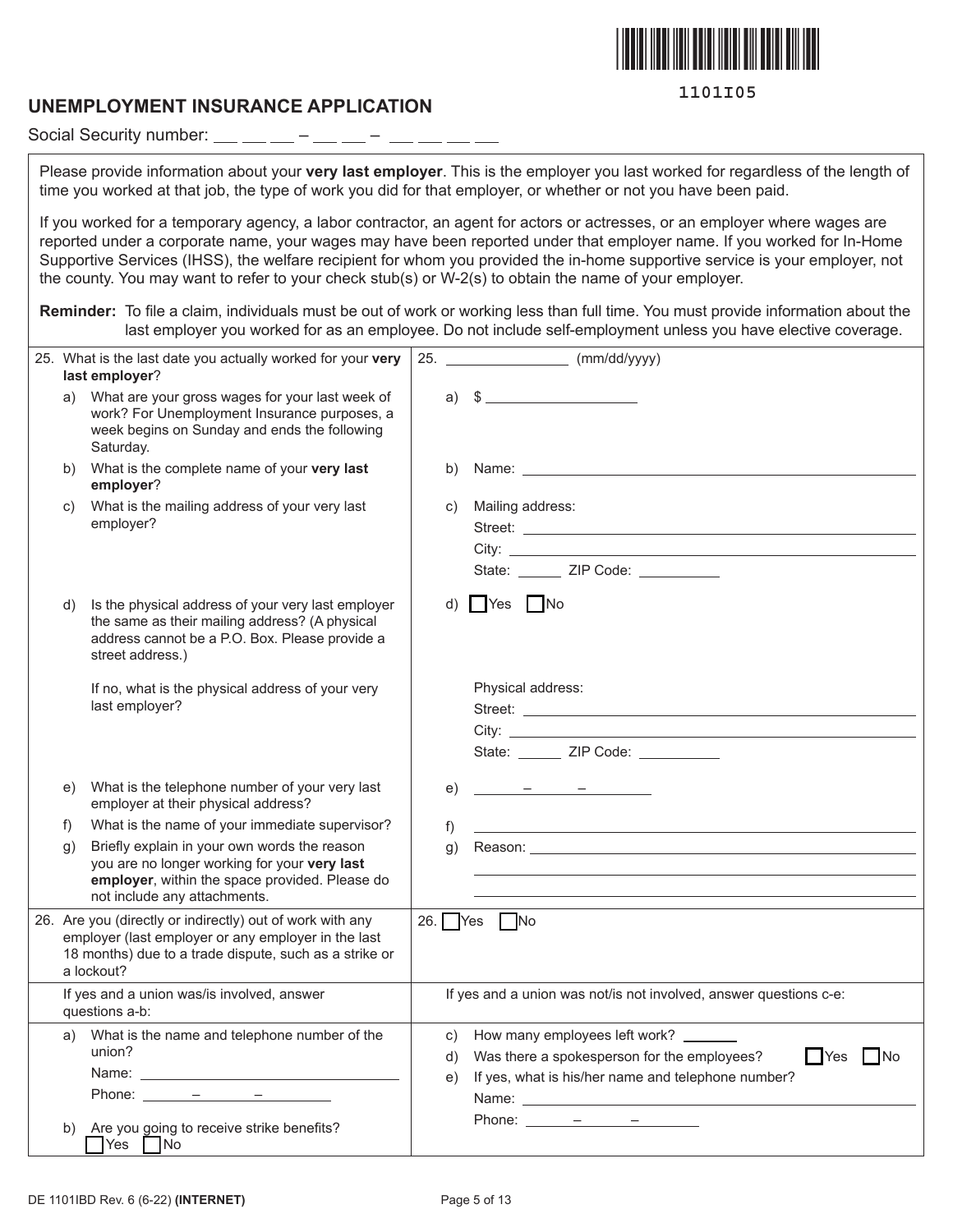

# **UNEMPLOYMENT INSURANCE APPLICATION**

|    | Social Security number:                                                                                                                                                      |                                                                                                                                                                                                                                                                                                                                                                                                                                                                                                                                                                                                                                                                                                                                                                                                                                                                                                                                                                                                                                                                                                     |
|----|------------------------------------------------------------------------------------------------------------------------------------------------------------------------------|-----------------------------------------------------------------------------------------------------------------------------------------------------------------------------------------------------------------------------------------------------------------------------------------------------------------------------------------------------------------------------------------------------------------------------------------------------------------------------------------------------------------------------------------------------------------------------------------------------------------------------------------------------------------------------------------------------------------------------------------------------------------------------------------------------------------------------------------------------------------------------------------------------------------------------------------------------------------------------------------------------------------------------------------------------------------------------------------------------|
|    | 27. Are you currently working for or do you expect to work<br>for any school or educational institution or a public or<br>nonprofit employer performing school-related work? | 27. $Yes$ No                                                                                                                                                                                                                                                                                                                                                                                                                                                                                                                                                                                                                                                                                                                                                                                                                                                                                                                                                                                                                                                                                        |
|    | If yes, answer questions a-e:                                                                                                                                                | If yes, answer questions a-e:                                                                                                                                                                                                                                                                                                                                                                                                                                                                                                                                                                                                                                                                                                                                                                                                                                                                                                                                                                                                                                                                       |
| a) | Provide the following information for the school or<br>educational institution(s) or the public or nonprofit<br>employer(s).                                                 | Name: Name: Name: Name: Name: Name: Name: Name: Name: Name: Name: Name: Name: Name: Name: Name: Name: Name: Name: Name: Name: Name: Name: Name: Name: Name: Name: Name: Name: Name: Name: Name: Name: Name: Name: Name: Name:<br>a)<br>Mailing Address:<br>State: _____ ZIP Code: __________<br>Phone: $\frac{\ }{\ }$ $\frac{\ }{\ }$ $\frac{\ }{\ }$ $\frac{\ }{\ }$ $\frac{\ }{\ }$ $\frac{\ }{\ }$ $\frac{\ }{\ }$<br>Name: Name and the state of the state of the state of the state of the state of the state of the state of the state of the state of the state of the state of the state of the state of the state of the state of the state of<br>Mailing Address:<br>Street: <u>Andreas Street:</u> Andreas Street: Andreas Street: Andreas Street: Andreas Street: Andreas Street: Andreas Street: Andreas Street: Andreas Street: Andreas Street: Andreas Street: Andreas Street: Andreas Street: Andr<br>State: ______ ZIP Code: __________<br>Phone: $\frac{\ }{\ }$ $\frac{\ }{\ }$ $\frac{\ }{\ }$ $\frac{\ }{\ }$ $\frac{\ }{\ }$ $\frac{\ }{\ }$ $\frac{\ }{\ }$ $\frac{\ }{\ }$ |
| b) | Are you a substitute teacher for Los Angeles<br>Unified School District (LAUSD)?                                                                                             | Yes<br>  No<br>b)                                                                                                                                                                                                                                                                                                                                                                                                                                                                                                                                                                                                                                                                                                                                                                                                                                                                                                                                                                                                                                                                                   |
| C) | Are you currently in a recess period or off track?                                                                                                                           | No<br>C)<br>Yes                                                                                                                                                                                                                                                                                                                                                                                                                                                                                                                                                                                                                                                                                                                                                                                                                                                                                                                                                                                                                                                                                     |
| d) | Do you have reasonable assurance to return to<br>work after the recess period or the off track period<br>with any school or educational institution?                         | $d)$   Yes   No                                                                                                                                                                                                                                                                                                                                                                                                                                                                                                                                                                                                                                                                                                                                                                                                                                                                                                                                                                                                                                                                                     |
| e) | What is the beginning date of your next recess or<br>the next off track period?                                                                                              | <u>and the company of the company of the company of the company of the company of the company of the company of the company of the company of the company of the company of the company of the company of the company of the com</u><br>(mm/dd/yyyy)<br>e)                                                                                                                                                                                                                                                                                                                                                                                                                                                                                                                                                                                                                                                                                                                                                                                                                                          |
|    | 28. Do you expect to return to work for any former<br>employer?                                                                                                              | 28. $Yes$ No                                                                                                                                                                                                                                                                                                                                                                                                                                                                                                                                                                                                                                                                                                                                                                                                                                                                                                                                                                                                                                                                                        |
|    | 29. Do you have a date to start work with any employer?                                                                                                                      | 29. $Yes$ No                                                                                                                                                                                                                                                                                                                                                                                                                                                                                                                                                                                                                                                                                                                                                                                                                                                                                                                                                                                                                                                                                        |
|    | If yes, answer question a:                                                                                                                                                   | If yes, answer question a:                                                                                                                                                                                                                                                                                                                                                                                                                                                                                                                                                                                                                                                                                                                                                                                                                                                                                                                                                                                                                                                                          |
|    | a) What date will you start work?                                                                                                                                            | $\begin{array}{ccc} \hline \end{array}$ (mm/dd/yyyy)<br>a)                                                                                                                                                                                                                                                                                                                                                                                                                                                                                                                                                                                                                                                                                                                                                                                                                                                                                                                                                                                                                                          |
|    | 30. Are you a member of a union or non-union trade<br>association?                                                                                                           | 30.<br>- IYes<br>-INo                                                                                                                                                                                                                                                                                                                                                                                                                                                                                                                                                                                                                                                                                                                                                                                                                                                                                                                                                                                                                                                                               |
|    | If yes, answer questions a-f:                                                                                                                                                | If yes, answer questions a-f:                                                                                                                                                                                                                                                                                                                                                                                                                                                                                                                                                                                                                                                                                                                                                                                                                                                                                                                                                                                                                                                                       |
| a) | What is the name of your union or non-union<br>organization?                                                                                                                 | the control of the control of the control of the control of the control of the control of<br>a)                                                                                                                                                                                                                                                                                                                                                                                                                                                                                                                                                                                                                                                                                                                                                                                                                                                                                                                                                                                                     |
| b) | What is your union local number?                                                                                                                                             | (Enter zero "0" for non-union trade association.)<br>b)                                                                                                                                                                                                                                                                                                                                                                                                                                                                                                                                                                                                                                                                                                                                                                                                                                                                                                                                                                                                                                             |
| C) | What is the telephone number of your union or<br>non-union trade association?                                                                                                | C)<br>$\sim$ 100 $\sim$ 100 $\sim$ 100 $\sim$                                                                                                                                                                                                                                                                                                                                                                                                                                                                                                                                                                                                                                                                                                                                                                                                                                                                                                                                                                                                                                                       |
| d) | Does your union or non-union trade association<br>find work for you?                                                                                                         | - INo<br>Yes                                                                                                                                                                                                                                                                                                                                                                                                                                                                                                                                                                                                                                                                                                                                                                                                                                                                                                                                                                                                                                                                                        |
| e) | Does your union or non-union trade association<br>control your hiring?                                                                                                       | -INo<br>Yes                                                                                                                                                                                                                                                                                                                                                                                                                                                                                                                                                                                                                                                                                                                                                                                                                                                                                                                                                                                                                                                                                         |
| f) | Are you registered with your union or non-union<br>trade association as out of work?                                                                                         | $\blacksquare$<br>Yes                                                                                                                                                                                                                                                                                                                                                                                                                                                                                                                                                                                                                                                                                                                                                                                                                                                                                                                                                                                                                                                                               |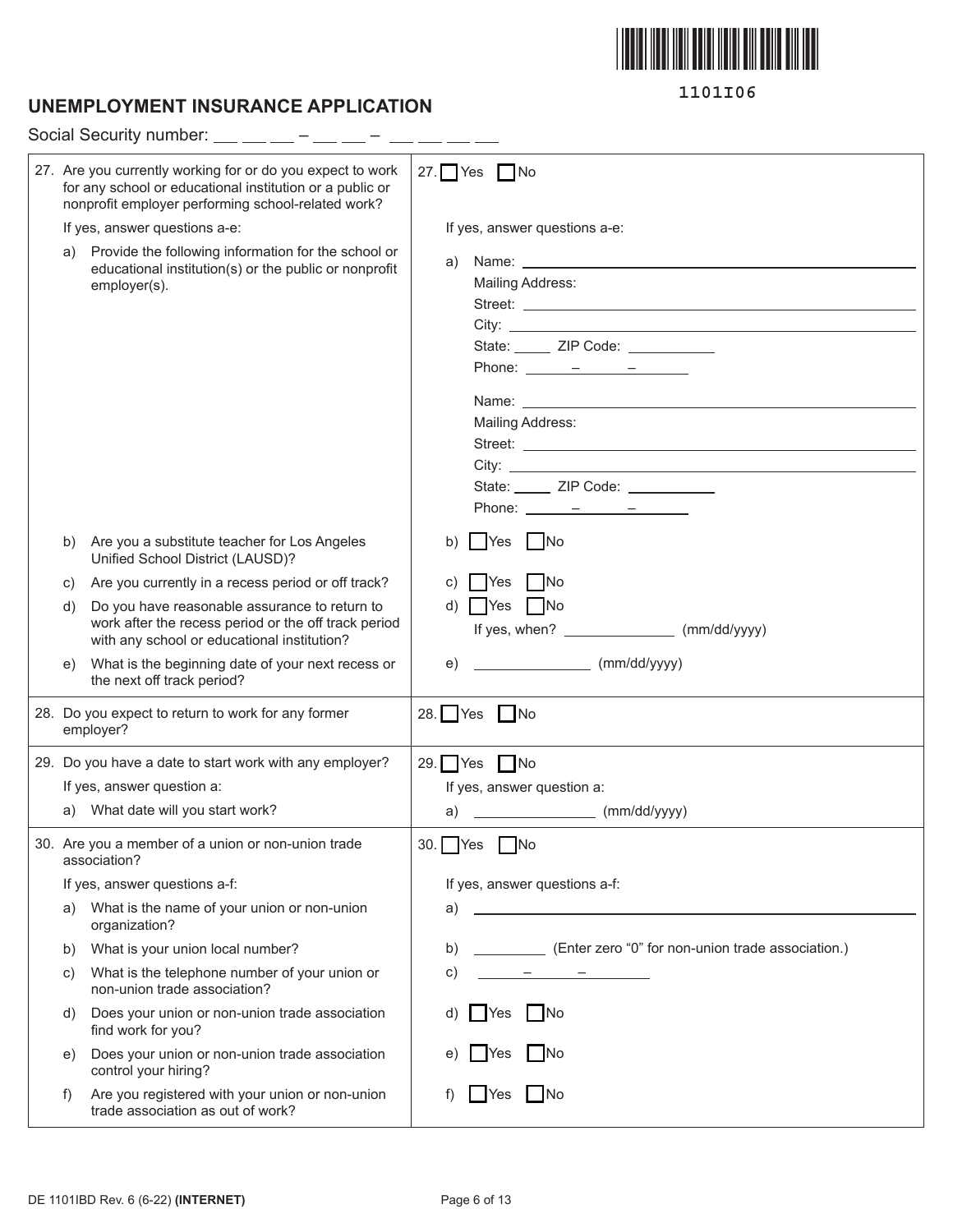

## **UNEMPLOYMENT INSURANCE APPLICATION**

**1101I07**

|    | Social Security number:                                                                                                                                                                         |             |                                                                                                                                                                                                                                                                                                                                                                                                                      |  |  |  |  |
|----|-------------------------------------------------------------------------------------------------------------------------------------------------------------------------------------------------|-------------|----------------------------------------------------------------------------------------------------------------------------------------------------------------------------------------------------------------------------------------------------------------------------------------------------------------------------------------------------------------------------------------------------------------------|--|--|--|--|
|    | 31. Are you currently attending, or do you plan on<br>attending school or training?                                                                                                             |             | $31.$ Yes<br>$\blacksquare$ No                                                                                                                                                                                                                                                                                                                                                                                       |  |  |  |  |
|    | If yes, answer question a-g:                                                                                                                                                                    |             | If yes, answer questions a-g:                                                                                                                                                                                                                                                                                                                                                                                        |  |  |  |  |
| a) | What is the starting date of the school or training?                                                                                                                                            | a)          | $\frac{1}{2}$ (mm/dd/yyyy)                                                                                                                                                                                                                                                                                                                                                                                           |  |  |  |  |
| b) | What is the ending date of the current session?                                                                                                                                                 | b)          | $\frac{1}{\sqrt{1-\frac{1}{2}}\sqrt{1-\frac{1}{2}}\sqrt{1-\frac{1}{2}}\sqrt{1-\frac{1}{2}}\sqrt{1-\frac{1}{2}}\sqrt{1-\frac{1}{2}}\sqrt{1-\frac{1}{2}}\sqrt{1-\frac{1}{2}}\sqrt{1-\frac{1}{2}}\sqrt{1-\frac{1}{2}}\sqrt{1-\frac{1}{2}}\sqrt{1-\frac{1}{2}}\sqrt{1-\frac{1}{2}}\sqrt{1-\frac{1}{2}}\sqrt{1-\frac{1}{2}}\sqrt{1-\frac{1}{2}}\sqrt{1-\frac{1}{2}}\sqrt{1-\frac{1}{2}}\sqrt{1-\frac{1}{2}}\sqrt{1-\frac$ |  |  |  |  |
| C) | What is the name of the school?                                                                                                                                                                 | c)          |                                                                                                                                                                                                                                                                                                                                                                                                                      |  |  |  |  |
| d) | What is the telephone number of the school?                                                                                                                                                     | d)          |                                                                                                                                                                                                                                                                                                                                                                                                                      |  |  |  |  |
| e) | What are the days and hours you are attending, or<br>plan to attend, school?                                                                                                                    | e)          |                                                                                                                                                                                                                                                                                                                                                                                                                      |  |  |  |  |
| f) | Is your school or training program authorized or<br>funded by one of the programs listed in section f?                                                                                          | f)          | $\blacksquare$ Yes $\blacksquare$ No<br>If yes, check only one box.                                                                                                                                                                                                                                                                                                                                                  |  |  |  |  |
|    | NOTE: If you are in a State Approved Apprenticeship<br>training, you must mail your training completion<br>certificate with your Continued Claim Form,<br>DE 4581, for the week(s) of training. |             | Workforce Investment Act (WIA)<br><b>Employment Training Panel (ETP)</b><br>Trade Adjustment Assistance (TAA)<br>California Work Opportunity and Responsibility to Kids<br>(CalWORKS)<br>State Approved Apprenticeship<br>Union or Non-union Journey Level<br>None of the above                                                                                                                                      |  |  |  |  |
| g) | If you had a job, or were offered a job in your<br>usual occupation, would the days and hours you<br>attend school prevent you from working full time?                                          | g)          | $\n  No\n$<br>I Yes                                                                                                                                                                                                                                                                                                                                                                                                  |  |  |  |  |
|    | 32. Are you available for immediate full-time work in your<br>usual occupation?                                                                                                                 |             | 32. $\Box$ Yes $\Box$ No                                                                                                                                                                                                                                                                                                                                                                                             |  |  |  |  |
| a) | If no, please explain why you are not available for<br>full-time work.                                                                                                                          | a)          |                                                                                                                                                                                                                                                                                                                                                                                                                      |  |  |  |  |
|    | 33. Are you available for immediate part-time work in your<br>usual occupation?                                                                                                                 | $33.$ $Yes$ | <b>INo</b>                                                                                                                                                                                                                                                                                                                                                                                                           |  |  |  |  |
| a) | If no, please explain why you are not available for<br>part-time work.                                                                                                                          | a)          |                                                                                                                                                                                                                                                                                                                                                                                                                      |  |  |  |  |
|    | 34. Are you currently self-employed, or do you plan to<br>become self-employed? (Self-employment means<br>you have your own business or work as an<br>independent contractor.)                  |             | 34. $\Box$ Yes $\Box$ No                                                                                                                                                                                                                                                                                                                                                                                             |  |  |  |  |
|    | 35. Are you now, or have you been in the last 18 months<br>an officer of a corporation or union or the sole or major<br>stockholder of a corporation?                                           |             | 35. Yes No                                                                                                                                                                                                                                                                                                                                                                                                           |  |  |  |  |
|    | a) If yes, include name of organization and your title<br>or position.                                                                                                                          | a)          |                                                                                                                                                                                                                                                                                                                                                                                                                      |  |  |  |  |
|    | 36. Did you serve as an elected public official or                                                                                                                                              |             | 36. Yes No                                                                                                                                                                                                                                                                                                                                                                                                           |  |  |  |  |
|    | Governor-exempt appointee in the last 18 months?                                                                                                                                                |             |                                                                                                                                                                                                                                                                                                                                                                                                                      |  |  |  |  |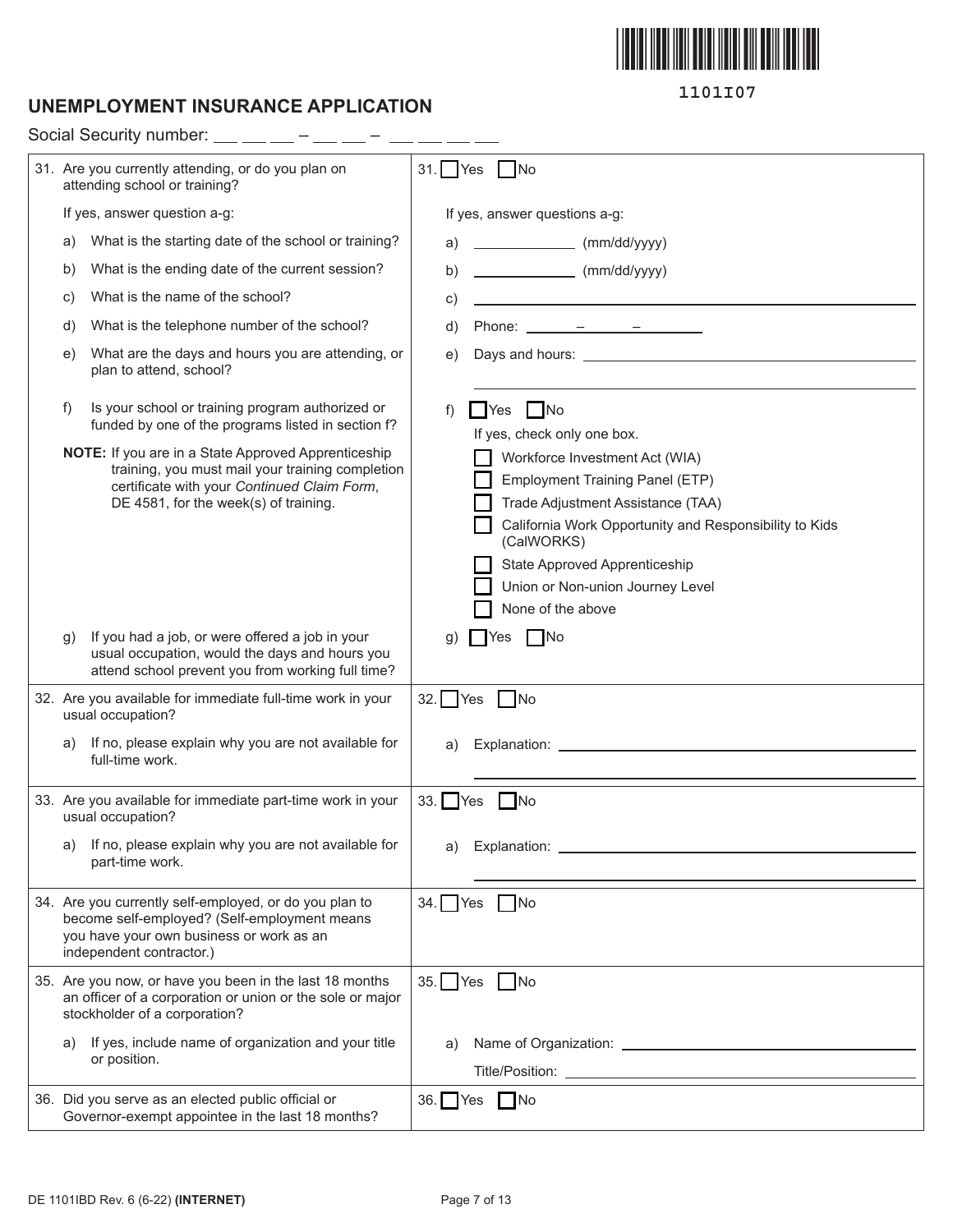

# **UNEMPLOYMENT INSURANCE APPLICATION**

Social Security number:  $-$  – – –

| 37. Are you currently receiving a pension? |                                                                                                                                                                                                              |  | $37.$ Yes | No                            |                                                                                                                       |                    |
|--------------------------------------------|--------------------------------------------------------------------------------------------------------------------------------------------------------------------------------------------------------------|--|-----------|-------------------------------|-----------------------------------------------------------------------------------------------------------------------|--------------------|
|                                            | If yes, answer question a:                                                                                                                                                                                   |  |           | If yes, answer question a:    |                                                                                                                       |                    |
| a)                                         | Are you currently receiving more than one pension?                                                                                                                                                           |  | a)        | <b>TYes</b> No                |                                                                                                                       |                    |
|                                            | If yes, proceed to question 38.                                                                                                                                                                              |  |           |                               | If yes, proceed to question 38.                                                                                       |                    |
|                                            | If no, answer questions b-f:                                                                                                                                                                                 |  |           |                               | If no, answer questions b-f:                                                                                          |                    |
| b)                                         | What is the name of the pension provider?                                                                                                                                                                    |  | b)        |                               |                                                                                                                       |                    |
| C)                                         | Is the pension based on another person's work or<br>wages?                                                                                                                                                   |  | C)        | $\Box$ No<br><b>Yes</b>       |                                                                                                                       |                    |
| d)                                         | Is the pension a union pension or a pension<br>funded by more than one employer?                                                                                                                             |  | d)        | No<br>Yes                     |                                                                                                                       |                    |
| e)                                         | What is the name of the employer(s) paying into<br>the pension?                                                                                                                                              |  | e)        |                               | the control of the control of the control of the control of the control of the control of                             |                    |
| f)                                         | Did you work for that employer in the last<br>18 months?                                                                                                                                                     |  |           | - No<br><b>Yes</b>            |                                                                                                                       |                    |
|                                            | 38. Will you receive any additional pension(s) in the next<br>12 months?                                                                                                                                     |  |           | 38. $Yes$ No                  |                                                                                                                       |                    |
|                                            | If yes, answer questions a-b:                                                                                                                                                                                |  |           | If yes, answer questions a-b: |                                                                                                                       |                    |
| a)                                         | What is the name of the pension provider(s)?                                                                                                                                                                 |  | a)        |                               | <u> 1989 - Johann John Stone, meil in der Stone aus der Stone aus der Stone aus der Stone aus der Stone aus der S</u> |                    |
|                                            |                                                                                                                                                                                                              |  |           |                               |                                                                                                                       |                    |
| b)                                         | When will you receive the pension(s)?                                                                                                                                                                        |  | b)        |                               | (mm/dd/yyyy)                                                                                                          |                    |
|                                            |                                                                                                                                                                                                              |  |           |                               | $\frac{1}{\text{mm}}$ (mm/dd/yyyy)                                                                                    |                    |
|                                            | 39. Are you receiving, or do you expect to receive,<br>Workers' Compensation?                                                                                                                                |  |           | 39. Yes No                    |                                                                                                                       |                    |
|                                            | If yes, answer questions a-d:                                                                                                                                                                                |  |           | If yes, answer questions a-d: |                                                                                                                       |                    |
| a)                                         | Who is the insurance carrier?                                                                                                                                                                                |  | a)        |                               |                                                                                                                       |                    |
| b)                                         | What is the insurance carrier's telephone number?                                                                                                                                                            |  | b)        |                               |                                                                                                                       |                    |
| C)                                         | What is the case number, if known?                                                                                                                                                                           |  | C)        |                               | <u> 1989 - Johann Barbara, markazi bashkar a shekara ta 1989 - André a shekara ta 1989 - André a shekara ta 198</u>   |                    |
| d)                                         | What are the dates of your claim, if known?                                                                                                                                                                  |  | d)        |                               | From: ____________________ (mm/dd/yyyy)                                                                               |                    |
|                                            |                                                                                                                                                                                                              |  |           |                               | To: _________________________ (mm/dd/yyyy)                                                                            |                    |
|                                            | 40. Have you received or do you expect to receive, any payments from your last employer, other than your<br>regular salary? (Example: holiday pay, vacation pay, severance pay, in-lieu-of-notice pay, etc.) |  |           |                               |                                                                                                                       | $\Box$ No<br>Yes   |
|                                            | If yes, provide the information in sections A-D. If you received severance pay as a lump sum, complete sections A-C (in section C, report<br>the date the lump-sum payment was made).                        |  |           |                               |                                                                                                                       |                    |
|                                            | Α.                                                                                                                                                                                                           |  | <b>B.</b> |                               | C.                                                                                                                    | D.                 |
|                                            | <b>TYPE OF PAYMENT</b>                                                                                                                                                                                       |  |           | AMOUNT OF PAYMENT             | PAID FROM                                                                                                             | PAID TO            |
|                                            | (Example: vacation pay)                                                                                                                                                                                      |  |           | (Example: \$600)              | (Date: mm/dd/yyyy)                                                                                                    | (Date: mm/dd/yyyy) |
|                                            |                                                                                                                                                                                                              |  |           |                               |                                                                                                                       |                    |
|                                            |                                                                                                                                                                                                              |  |           |                               |                                                                                                                       |                    |
|                                            |                                                                                                                                                                                                              |  |           |                               |                                                                                                                       |                    |
|                                            |                                                                                                                                                                                                              |  |           |                               |                                                                                                                       |                    |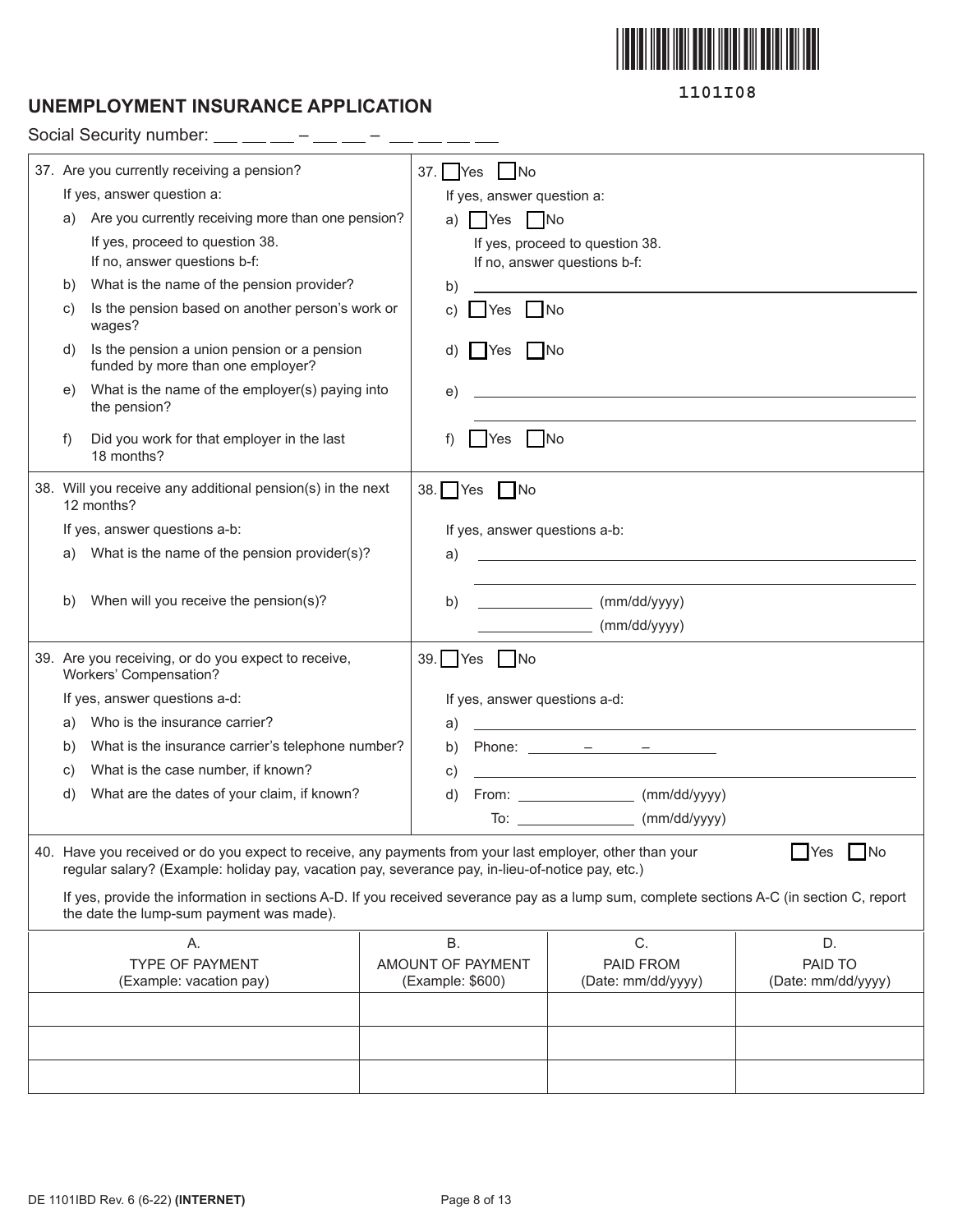

# **UNEMPLOYMENT INSURANCE APPLICATION**

| Social Security number: $\_\_$ $\_\_$ $\_\_$ - $\_\_$ -                                                                                                                |                                                                                                                                                                                         |
|------------------------------------------------------------------------------------------------------------------------------------------------------------------------|-----------------------------------------------------------------------------------------------------------------------------------------------------------------------------------------|
| 41. Are you a U. S. Citizen or National?                                                                                                                               | 41. $Yes$ No                                                                                                                                                                            |
| If no, answer question a:                                                                                                                                              | If no, answer question a:                                                                                                                                                               |
| a) Are you registered with the United States<br>Citizenship and Immigration Services (USCIS,<br>formerly INS) and authorized to work in the<br><b>United States?</b>   | <b>T</b> Yes<br>No.<br>a)                                                                                                                                                               |
| b) Were you legally entitled to work in the United<br>States for the last 19 months?                                                                                   | <b>Yes</b><br>$\overline{\phantom{a}}$ No<br>b)                                                                                                                                         |
| below and provide the applicable document information.                                                                                                                 | IMPORTANT: If you answered "yes" to question "a" above, you must select one of the USCIS documents listed in 41A through 41H                                                            |
| 41A. Permanent Resident Card (I-551)                                                                                                                                   | 41A. Permanent Resident Card (I-551)                                                                                                                                                    |
| 1) Alien Registration Number (A#)                                                                                                                                      | 1) $A#$                                                                                                                                                                                 |
|                                                                                                                                                                        | The Alien Registration Number must be 7 to 9 digits long. Enter numeric<br>digits only.                                                                                                 |
| 2) Permanent Resident Card Number (CARD#)                                                                                                                              |                                                                                                                                                                                         |
| $1.551$ 00000001<br>f found, drep in any US Mailtion. USPS: Mail to USCIS, PO Bux S2521. Lincoln, NE<br>C1USA0000000011SRC0000000001<<<br>2001012F0708214UTP<<<<<<<<<< | The CARD# must be 13 characters long. Enter 3 alphabetic characters<br>followed by 10 numeric digits. If your current card was issued to you<br>before December 1997, leave this blank. |
| <b>NOTE:</b> The CARD# is on the back of the card, next to<br>your photo, under the DOB and the EXP date.                                                              |                                                                                                                                                                                         |
| 3) Expiration Date (EXP)                                                                                                                                               | 3)<br>(mm/dd/yyyy)                                                                                                                                                                      |
| 41B. Employment Authorization Card (I-766)<br>1) Alien Registration Number (A#)                                                                                        | 41B. Employment Authorization Card (I-766)<br>1) $A#$<br>The Alien Registration Number must be 7 to 9 digits long. Enter numeric<br>digits only.                                        |
| 2) Expiration Date                                                                                                                                                     | $2)$ (mm/dd/yyyy)                                                                                                                                                                       |
| 41C. Refugee Travel Document (I-571)<br>1) Alien Registration Number (A#)                                                                                              | 41C. Refugee Travel Document (I-571)<br>The Alien Registration Number must be 7 to 9 digits long. Enter numeric<br>digits only.                                                         |
| 2) Expiration Date                                                                                                                                                     | $2)$ (mm/dd/yyyy)                                                                                                                                                                       |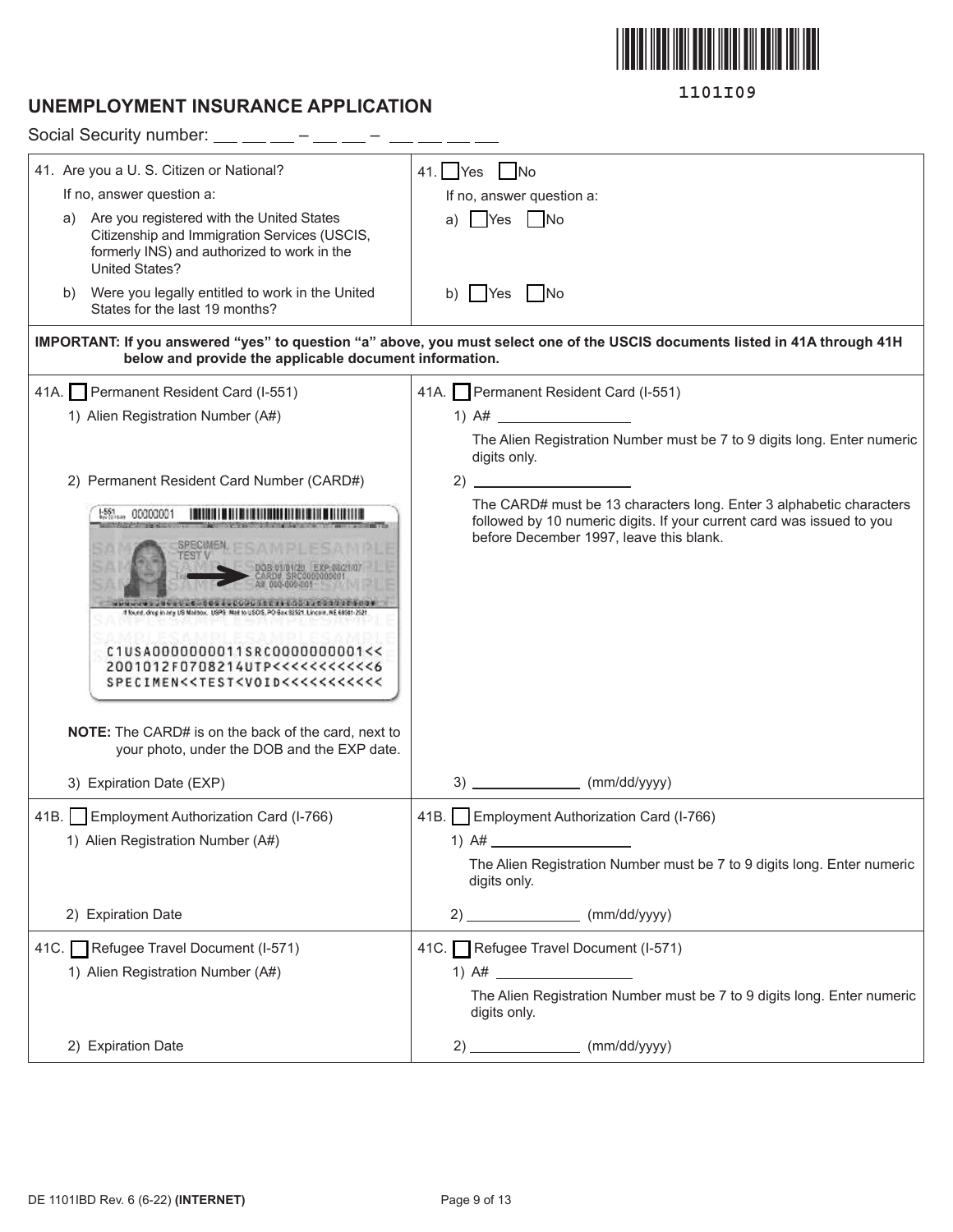

# **UNEMPLOYMENT INSURANCE APPLICATION**

Social Security number:  $\_\_$   $\_\_$   $\_\_$   $\_$ 

| 41D. Arrival/Departure Record (I-94)                                   | 41D. Arrival/Departure Record (I-94)                                                                                                                                                                                                                                                                                                                                                                                                                                                                                                               |
|------------------------------------------------------------------------|----------------------------------------------------------------------------------------------------------------------------------------------------------------------------------------------------------------------------------------------------------------------------------------------------------------------------------------------------------------------------------------------------------------------------------------------------------------------------------------------------------------------------------------------------|
| 1) Arrival/Departure Number                                            | $\left( \begin{array}{c} 1 \end{array} \right)$                                                                                                                                                                                                                                                                                                                                                                                                                                                                                                    |
|                                                                        | The Arrival/Departure Number must be 11 digits long. Enter numeric<br>digits only.                                                                                                                                                                                                                                                                                                                                                                                                                                                                 |
| 2) Expiration Date                                                     | $2)$ (mm/dd/yyyy)                                                                                                                                                                                                                                                                                                                                                                                                                                                                                                                                  |
| 41E. Re-entry Permit (I-327)                                           | 41E. Re-entry Permit (I-327)                                                                                                                                                                                                                                                                                                                                                                                                                                                                                                                       |
| 1) Alien Registration Number (A#)                                      |                                                                                                                                                                                                                                                                                                                                                                                                                                                                                                                                                    |
|                                                                        | The Alien Registration Number must be 7 to 9 digits long. Enter numeric<br>digits only.                                                                                                                                                                                                                                                                                                                                                                                                                                                            |
| 2) Expiration Date                                                     | $2)$ (mm/dd/yyyy)                                                                                                                                                                                                                                                                                                                                                                                                                                                                                                                                  |
| 41F. Unexpired Foreign Passport                                        | 41F. Unexpired Foreign Passport                                                                                                                                                                                                                                                                                                                                                                                                                                                                                                                    |
| 1) Arrival/Departure Number                                            | $\overline{1}$ $\overline{1}$ $\overline{1}$ $\overline{1}$ $\overline{1}$ $\overline{1}$ $\overline{1}$ $\overline{1}$ $\overline{1}$ $\overline{1}$ $\overline{1}$ $\overline{1}$ $\overline{1}$ $\overline{1}$ $\overline{1}$ $\overline{1}$ $\overline{1}$ $\overline{1}$ $\overline{1}$ $\overline{1}$ $\overline{1}$ $\overline{1}$ $\overline{1}$ $\overline{1}$ $\overline{$                                                                                                                                                               |
|                                                                        | The Arrival/Departure Number must be 11 digits long. Enter numeric<br>digits only.                                                                                                                                                                                                                                                                                                                                                                                                                                                                 |
| 2) Passport Number                                                     | $2)$ $\overline{\phantom{a}}$                                                                                                                                                                                                                                                                                                                                                                                                                                                                                                                      |
|                                                                        | The passport number must be 6 to 12 alphanumeric characters. It is<br>usually found on the top right corner of the document.                                                                                                                                                                                                                                                                                                                                                                                                                       |
| 3) Visa Number                                                         | $3)$ and $\overline{\phantom{a}}$ and $\overline{\phantom{a}}$ and $\overline{\phantom{a}}$ and $\overline{\phantom{a}}$ and $\overline{\phantom{a}}$ and $\overline{\phantom{a}}$ and $\overline{\phantom{a}}$ and $\overline{\phantom{a}}$ and $\overline{\phantom{a}}$ and $\overline{\phantom{a}}$ and $\overline{\phantom{a}}$ and $\overline{\phantom{a}}$ and $\overline{\phantom{a}}$ and $\overline$                                                                                                                                      |
|                                                                        | The Visa Number must be 8 numeric digits.                                                                                                                                                                                                                                                                                                                                                                                                                                                                                                          |
| 4) Expiration Date                                                     | $4)$ (mm/dd/yyyy)                                                                                                                                                                                                                                                                                                                                                                                                                                                                                                                                  |
| 41G.   Arrival/Departure Record (194) in Unexpired<br>Foreign Passport | 41G. Arrival/Departure Record (194) in Unexpired Foreign Passport                                                                                                                                                                                                                                                                                                                                                                                                                                                                                  |
| 1) Arrival/Departure Number                                            | $\begin{array}{c} \n 1) \quad \text{---} \quad \text{---} \quad \text{---} \quad \text{---} \quad \text{---} \quad \text{---} \quad \text{---} \quad \text{---} \quad \text{---} \quad \text{---} \quad \text{---} \quad \text{---} \quad \text{---} \quad \text{---} \quad \text{---} \quad \text{---} \quad \text{---} \quad \text{---} \quad \text{---} \quad \text{---} \quad \text{---} \quad \text{---} \quad \text{---} \quad \text{---} \quad \text{---} \quad \text{---} \quad \text{---} \quad \text{---} \quad \text{---} \quad \text{$ |
|                                                                        | The Arrival/Departure Number must be 11 digits long. Enter numeric<br>digits only.                                                                                                                                                                                                                                                                                                                                                                                                                                                                 |
| 2) Passport Number                                                     | 2)                                                                                                                                                                                                                                                                                                                                                                                                                                                                                                                                                 |
|                                                                        | The passport number must be 6 to 12 alphanumeric characters. It is<br>usually found on the top right corner of the document.                                                                                                                                                                                                                                                                                                                                                                                                                       |
| 3) Visa Number                                                         | 3)                                                                                                                                                                                                                                                                                                                                                                                                                                                                                                                                                 |
|                                                                        | The Visa Number must be 8 numeric digits.                                                                                                                                                                                                                                                                                                                                                                                                                                                                                                          |
| 4) Expiration Date                                                     | $4)$ (mm/dd/yyyy)                                                                                                                                                                                                                                                                                                                                                                                                                                                                                                                                  |
| 41H. Other Document (not listed in Section A to G)                     | 41H. Other Document (not listed in Section A to G)                                                                                                                                                                                                                                                                                                                                                                                                                                                                                                 |
| 1) Alien Registration Number (A#)                                      | 1) $A#$                                                                                                                                                                                                                                                                                                                                                                                                                                                                                                                                            |
|                                                                        | The Alien Registration Number must be 7 to 9 digits long. Enter numeric<br>digits only.                                                                                                                                                                                                                                                                                                                                                                                                                                                            |
| 2) Arrival/Departure Number                                            | $\sim$ 2)                                                                                                                                                                                                                                                                                                                                                                                                                                                                                                                                          |
|                                                                        | The Arrival/Departure Number must be 11 digits long. Enter numeric<br>digits only.                                                                                                                                                                                                                                                                                                                                                                                                                                                                 |
| 3) Expiration Date                                                     | $3)$ (mm/dd/yyyy)                                                                                                                                                                                                                                                                                                                                                                                                                                                                                                                                  |
| 4) Document Description                                                |                                                                                                                                                                                                                                                                                                                                                                                                                                                                                                                                                    |
|                                                                        |                                                                                                                                                                                                                                                                                                                                                                                                                                                                                                                                                    |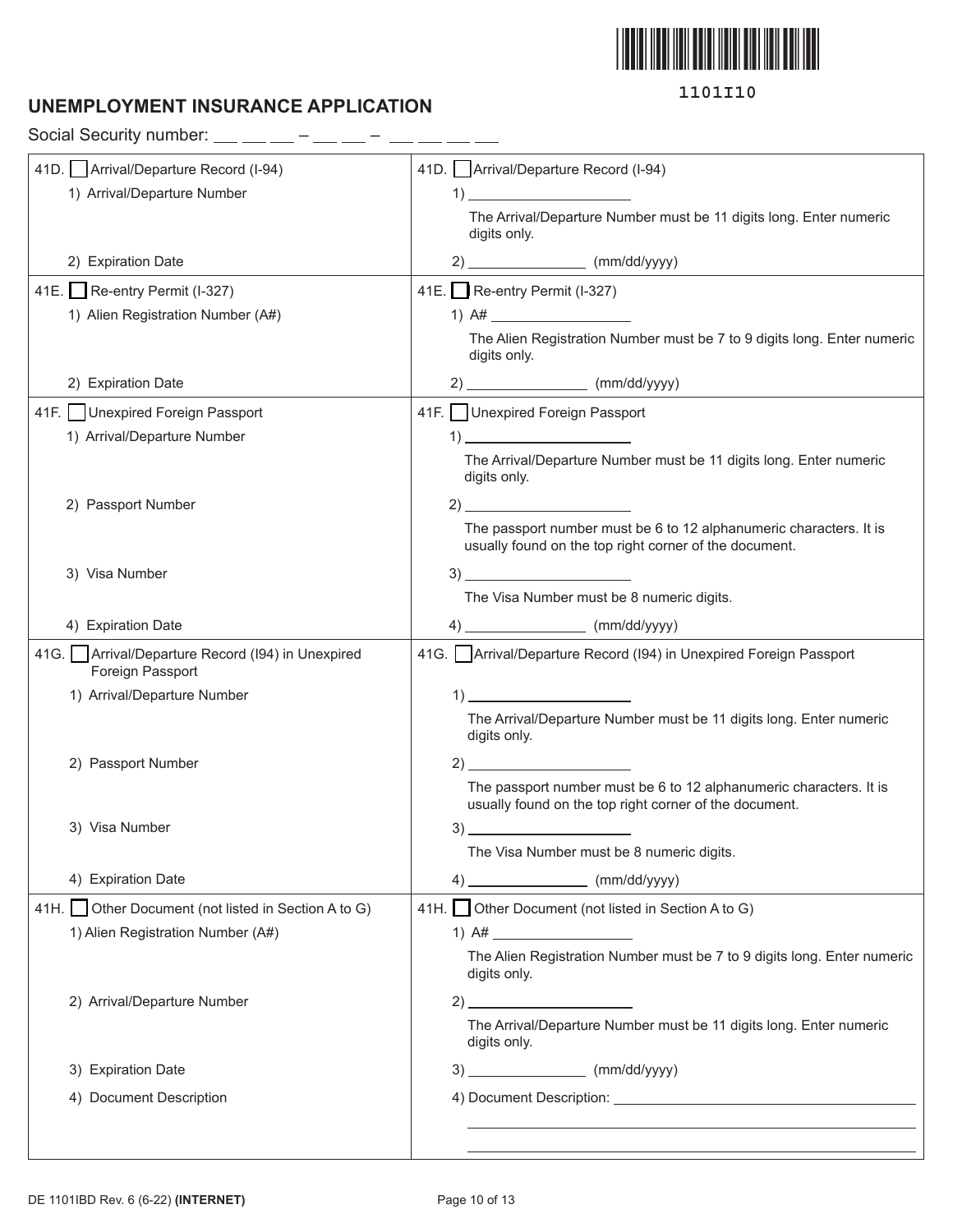

## **UNEMPLOYMENT INSURANCE APPLICATION**

Social Security number:  $\_\_$   $\_\_$  –  $\_\_$  –  $\_\_$  –  $\_\_$  –  $\_\_$ 

## **SUPPLEMENTAL FORM FOR FEDERAL EMPLOYEES – ATTACHMENT B**

Please complete the following:

| 1. | Did you work for the Federal Emergency<br>Management Agency (FEMA) as a Disaster Assistance<br>Employee (DAE)?  | 1. $\vert$ Yes $\vert$ No                                                                                                                                                                                                                                                             |
|----|-----------------------------------------------------------------------------------------------------------------|---------------------------------------------------------------------------------------------------------------------------------------------------------------------------------------------------------------------------------------------------------------------------------------|
| 2. | What is your state of residence?                                                                                | 2.<br><u> 1989 - Jan Sterling Sterling (d. 1989)</u>                                                                                                                                                                                                                                  |
| 3. | What is the complete name of the federal agency for<br>your last official duty station?                         |                                                                                                                                                                                                                                                                                       |
|    | What is the complete address of the federal<br>a)<br>agency for your last official duty station?                | a)<br>Address:<br>State: ______ ZIP Code: __________                                                                                                                                                                                                                                  |
| 4. | What is your employer's three-digit Federal<br>Identification Code (FIC) located on your W-2, SF 8 or<br>SF 50? | 4.                                                                                                                                                                                                                                                                                    |
|    | What is the federal agency name and address on<br>a)<br>your W-2, SF 8 or SF 50?                                | Name: Name: 2008 and 2008 and 2008 and 2008 and 2008 and 2008 and 2008 and 2008 and 2008 and 2008 and 2008 and 2008 and 2008 and 2008 and 2008 and 2008 and 2008 and 2008 and 2008 and 2008 and 2008 and 2008 and 2008 and 200<br>a)<br>Address:<br>State: ______ ZIP Code: _________ |
| 5. | Have you had subsequent employment since your<br>federal employment?                                            | Yes   No<br>5.                                                                                                                                                                                                                                                                        |
|    | If yes, in what state was your subsequent<br>a)<br>employment?                                                  | $\alpha$ )                                                                                                                                                                                                                                                                            |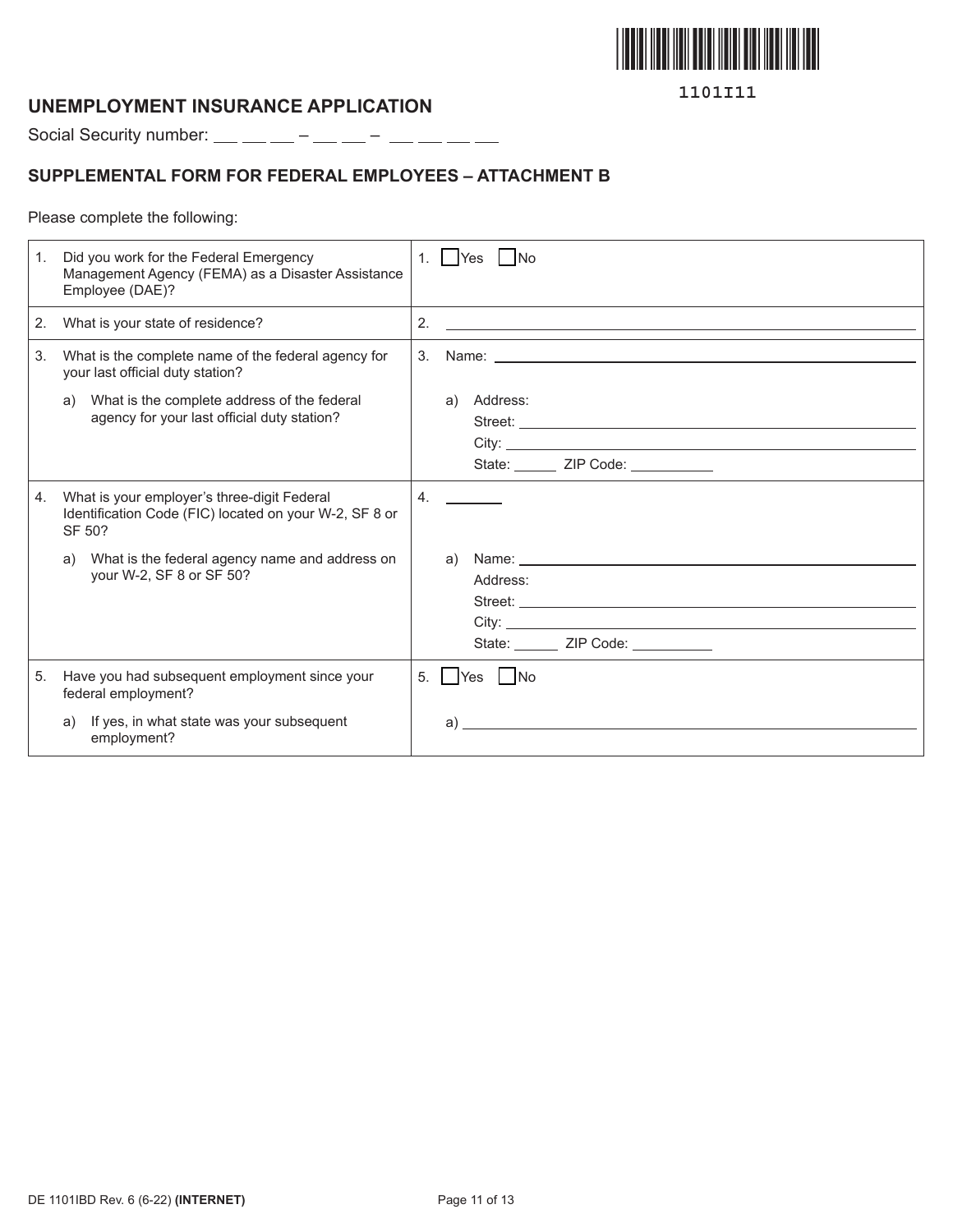

## **UNEMPLOYMENT INSURANCE APPLICATION**

Social Security number:  $\_\_$   $\_\_$  –  $\_\_$  –  $\_\_$  –  $\_\_$  –  $\_\_$ 

# **SUPPLEMENTAL FORM FOR DISASTER UNEMPLOYMENT ASSISTANCE (DUA) – ATTACHMENT D**

Please complete the following if you are unemployed or partially unemployed due to a disaster as you may be eligible for DUA benefits:

| 1. |         | Are you unemployed as a direct result of a recent<br>disaster in California, such as an earthquake, flood,<br>mudslide, wildfire, etc.? | 1. | N <sub>o</sub><br>  Yes                                                                                                                                                                                                                                               |
|----|---------|-----------------------------------------------------------------------------------------------------------------------------------------|----|-----------------------------------------------------------------------------------------------------------------------------------------------------------------------------------------------------------------------------------------------------------------------|
|    | If yes: |                                                                                                                                         |    | If yes, answer questions a-d:                                                                                                                                                                                                                                         |
|    | a)      | Identify the type of disaster.                                                                                                          | a) | <u> 1989 - Johann Barn, amerikansk politiker (d. 1989)</u>                                                                                                                                                                                                            |
|    | b)      | At the time of the disaster, in which county did you<br>reside?                                                                         | b) |                                                                                                                                                                                                                                                                       |
|    | C)      | At the time of the disaster, in which county did you<br>work?                                                                           | C) | <u> 1989 - Johann Stein, mars an de Britannich (b. 1989)</u>                                                                                                                                                                                                          |
|    | d)      | At the time of the disaster, was your<br>unemployment caused by your need to travel<br>through a disaster area?                         |    | <b>No</b><br><b>P</b> Yes                                                                                                                                                                                                                                             |
|    |         | If yes:                                                                                                                                 |    |                                                                                                                                                                                                                                                                       |
|    |         | Identify the disaster county or counties that<br>prevent travel to your job.                                                            |    | <u> 1989 - Johann Stein, mars an deus an deus Amerikaansk kommunister (* 1958)</u>                                                                                                                                                                                    |
|    | e)      | Check the following that best applies to you:                                                                                           | e) | $\Box$ An employee who is unable to work as a direct result of the<br>1)<br>disaster.                                                                                                                                                                                 |
|    |         |                                                                                                                                         |    | An individual who was scheduled to start work for an employer,<br>(2)<br>but could not because of the disaster.                                                                                                                                                       |
|    |         |                                                                                                                                         |    | A self-employed individual who is unable to work as a direct<br>3)<br>result of the disaster.                                                                                                                                                                         |
|    |         |                                                                                                                                         |    | An individual who intended to begin self-employment, but could<br>4)<br>not because of the disaster.                                                                                                                                                                  |
|    |         |                                                                                                                                         |    | An individual who became head of household as a result of the<br>5)<br>disaster.                                                                                                                                                                                      |
|    | f)      | If you selected item e1 or e3 above, how many<br>hours did you work prior to the disaster?                                              | f) |                                                                                                                                                                                                                                                                       |
|    | g)      | If you selected e3 or e4 above briefly describe<br>how the disaster affected your ability to continue<br>or begin your self-employment. | g) |                                                                                                                                                                                                                                                                       |
|    | h)      | What is the physical address of your business?                                                                                          | h) | City: the contract of the contract of the contract of the contract of the contract of the contract of the contract of the contract of the contract of the contract of the contract of the contract of the contract of the cont<br>State: _______ ZIP Code: __________ |